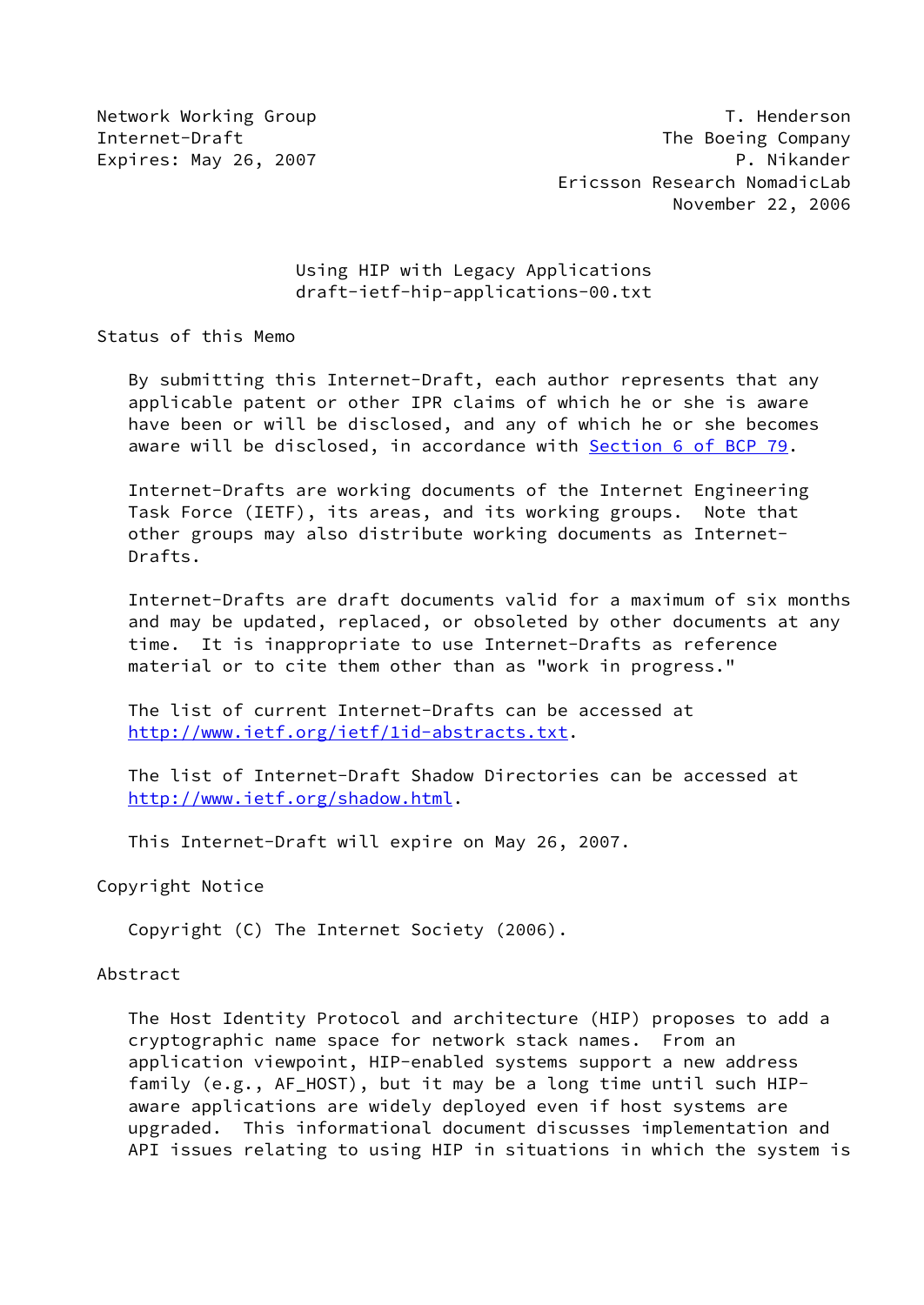HIP-aware but the applications are not.

Table of Contents

| $\frac{3}{2}$ . Approaches for supporting legacy applications 5 |  |
|-----------------------------------------------------------------|--|
| $3.1$ . Using IP addresses in applications 5                    |  |
|                                                                 |  |
| 3.3. Connecting directly to a HIT $\frac{7}{2}$                 |  |
| 4. Security Considerations 9                                    |  |
|                                                                 |  |
|                                                                 |  |
|                                                                 |  |
| Intellectual Property and Copyright Statements 12               |  |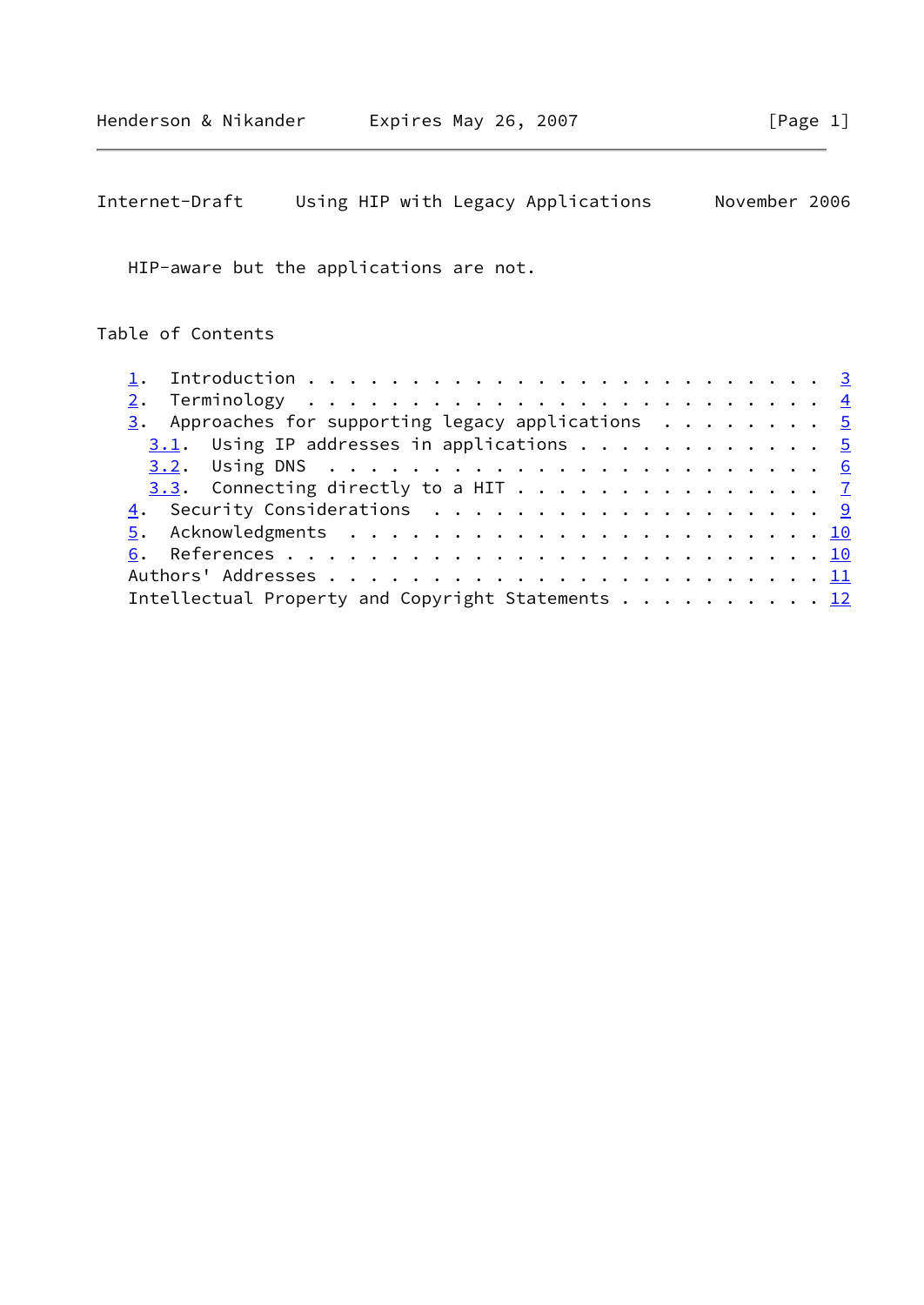| Expires May 26, 2007<br>Henderson & Nikander |  |  |  |
|----------------------------------------------|--|--|--|
|----------------------------------------------|--|--|--|

 $\lceil \text{Page 2} \rceil$ 

<span id="page-2-1"></span>Internet-Draft Using HIP with Legacy Applications November 2006

#### <span id="page-2-0"></span>[1](#page-2-0). Introduction

The Host Identity Protocol (HIP)  $[1]$  is an experimental effort in the IETF and IRTF to study a new public-key-based name space for use as host identifiers in Internet protocols. Fully deployed, the HIP architecture will permit applications to explicitly request the system to connect to another named host by expressing a location independent name of the host when the system call to connect is performed. However, there will be a transition period during which systems become HIP-enabled but applications are not.

 When applications and systems are both HIP-aware, the coordination between the application and the system can be straightforward. For example, using the terminology of the widely used sockets API, the application can issue a system call to connect to another host by naming it explicitly, and the system can perform the necessary name to-address mapping to assign appropriate routable addresses to the packets. To enable this, a new address family (e.g., AF\_HOST) could be defined, and additional API extensions could be defined (such as allowing IP addresses to be passed in the system call, along with the host name, as hints of where to initially try to reach the host).

 This note does not define a native HIP API such as described above. Rather, this note is concerned with the scenario in which the application is not HIP-aware and a traditional IP-address-based API is used by the application. To use HIP in such a situation, there are a few basic possibilities: i) allow applications to use IP addresses as before, and provide a mapping from IP address to host identity (and back to IP address) within the system, ii) take advantage of domain name resolution to provide the application with either an alias for the host identifier or (in the case of IPv6) the host identity tag (HIT) itself, and iii) support the use of HITs directly (without prior DNS resolution) in place of IPv6 addresses. This note describes several variations of the above strategies and suggests some pros and cons to each approach.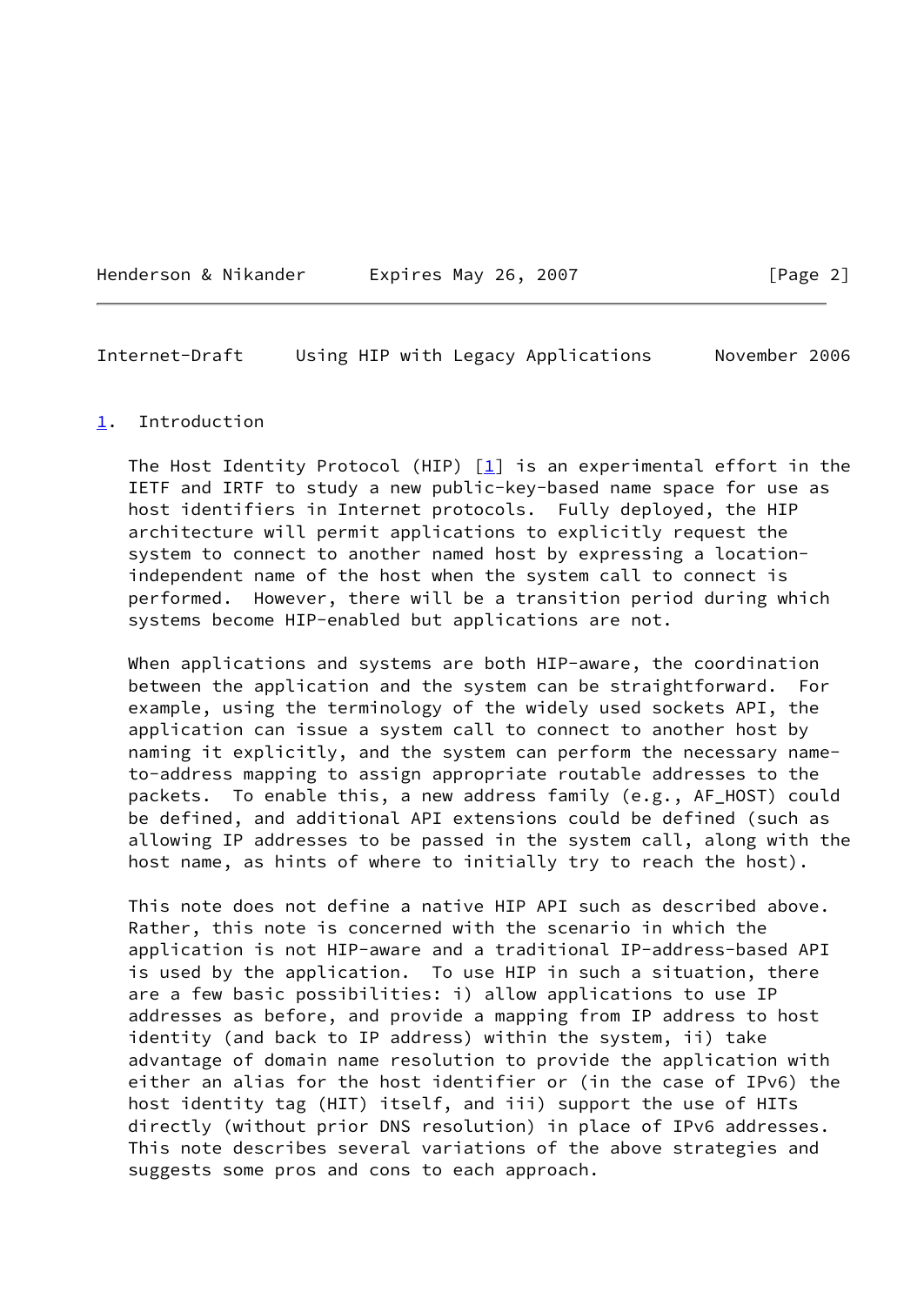When HITs are used (rather than IP addresses) as peer names at the system API, they can provide a type of "channel binding" (Section 1.1.6 of [\[2\]](#page-10-4)) in that the ESP association formed by HIP is cryptographically bound to the name (HIT) invoked by the calling application.

Henderson & Nikander Fxpires May 26, 2007 [Page 3]

<span id="page-3-1"></span>Internet-Draft Using HIP with Legacy Applications November 2006

<span id="page-3-0"></span>[2](#page-3-0). Terminology

- Host Identity Tag: A 128-bit quantity formed by the hash of a Host Identity. More details are available in [\[1](#page-10-3)].
- Local Scope Identifier: A 32- or 128-bit quantity locally representing the Host Identity at the IPv4 or IPv6 API.
- Referral: An event when the application passes what it believes to be an IP address to another application instance on another host, within its application data stream. An example is the FTP PORT command.
- Resolver: The system function used by applications to resolve domain names to IP addresses.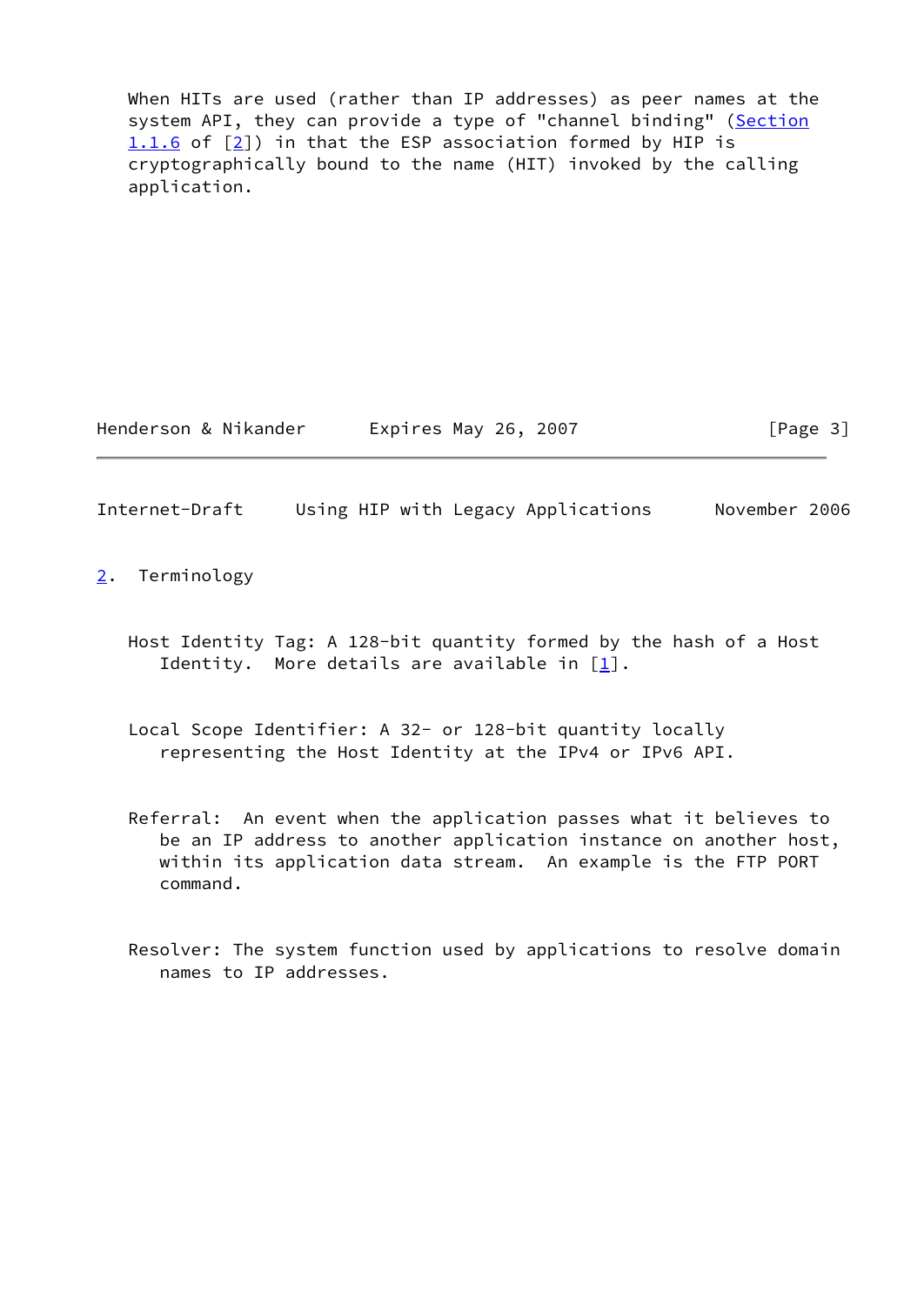Henderson & Nikander Expires May 26, 2007 [Page 4]

<span id="page-4-1"></span>Internet-Draft Using HIP with Legacy Applications November 2006

<span id="page-4-0"></span>[3](#page-4-0). Approaches for supporting legacy applications

 This section provides examples of how legacy applications, using legacy APIs, can operate over a HIP-enabled system and use HIP. The examples are organized by the name used by an application (or application user) to name the peer system: an IP address, a domain name, or a HIT.

 While the text below concentrates on the use of the connect system call, the same argument can also be applied to datagram-based system calls.

 Recent work in the shim6 group has categorized the ways in which current applications use IP addresses  $[3]$  $[3]$ . These uses include short lived local handles, long-lived application associations, callbacks, referrals, and identity comparisons. Each of the below mechanisms has implications on these different uses of IP addresses by legacy applications.

<span id="page-4-2"></span>[3.1](#page-4-2). Using IP addresses in applications

Consider the case in which an application issues a "connect(ip)"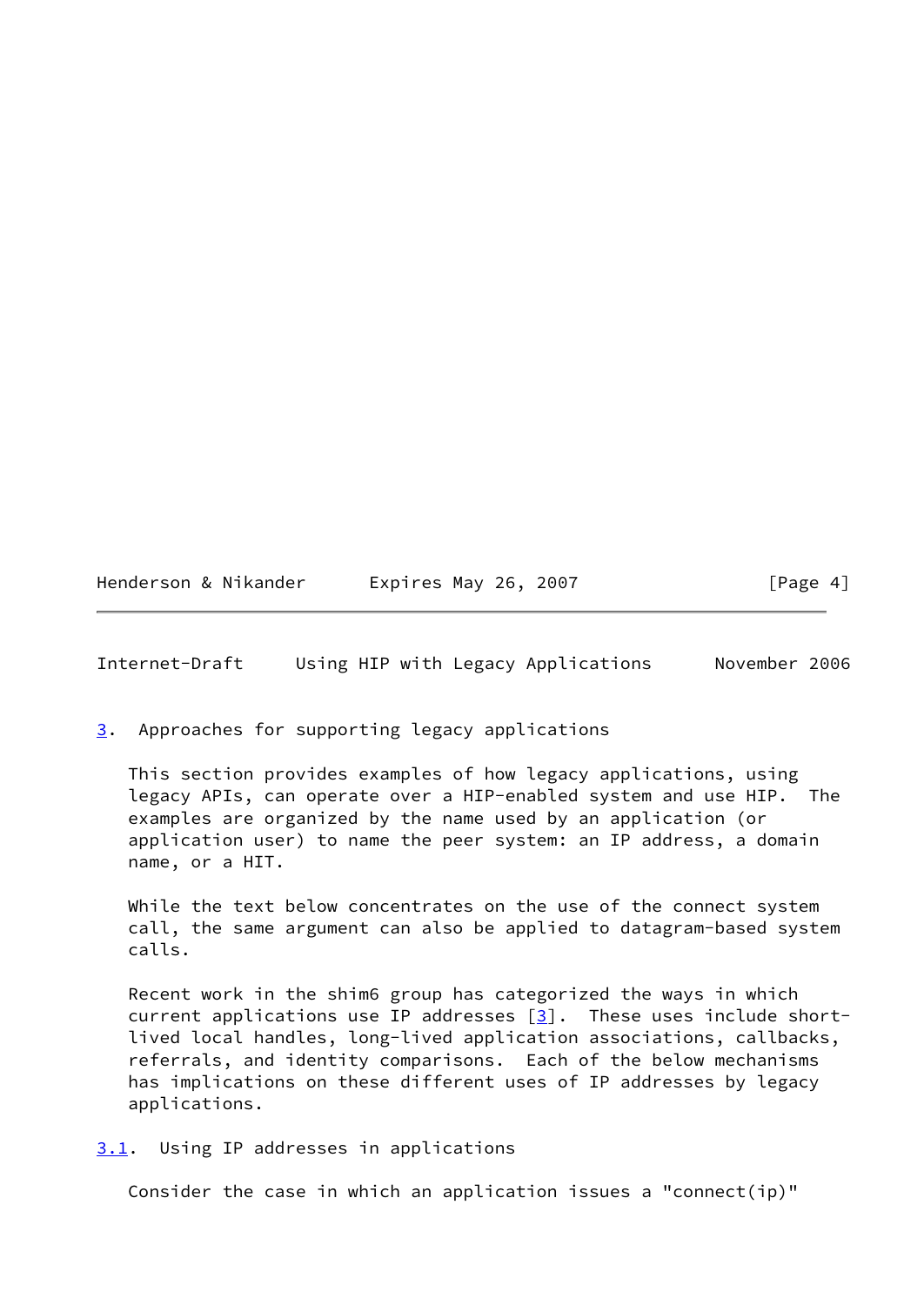system call to connect to a system named by address "ip", but for which we would like to enable HIP to protect the communications. Since the application or user does not (can not) indicate a desire to use HIP through the standard sockets API, the decision to invoke HIP must be done on the basis of host policy. For example, if an IPsec like implementation of HIP is being used, a policy may be entered into the security policy database that mandates to use or try HIP based on a match on the source or destination IP address, or other factors. The mapping of IP address to host identity may be implemented by modifying the host operating system or by wrapping the existings sockets API, such as in the TESLA approach  $\lceil 4 \rceil$ .

There are a number of ways that HIP could be used in such a scenario.

Manual configuration:

 Pre-existing SAs may be available due to previous administrative action.

Opportunistically:

| Henderson & Nikander | Expires May 26, 2007 | [Page 5] |  |
|----------------------|----------------------|----------|--|
|                      |                      |          |  |

<span id="page-5-0"></span>Internet-Draft Using HIP with Legacy Applications November 2006

 The system could send an I1 to the Responder with an empty value for Responder HIT.

Using DNS:

 If the responder has host identities registered in the forward DNS zone and has a PTR record in the reverse zone, the initiating system could perform a reverse+forward lookup to learn the HIT associated with the address. Alternatively, the HIT could be stored in some type of HIP name service such as a DHT, keyed by IP address. Unless secured with DNSSEC, the use of the reverse DNS map is subject to well-known security limitations (an attacker may cause an incorrect IP address to FQDN binding to occur).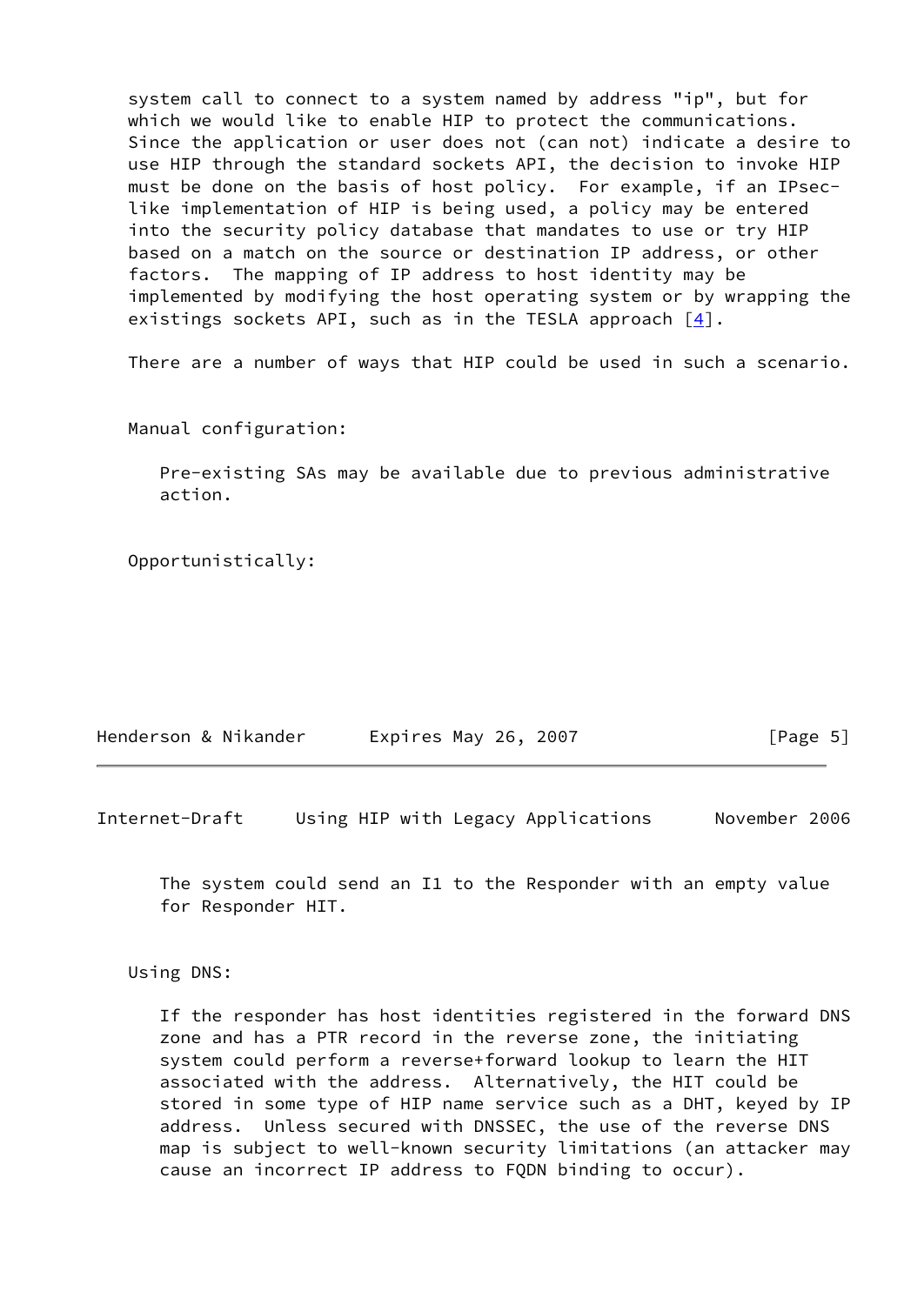These types of solutions have the benefit of better supporting applications that use IP addresses for long-lived application associations, callbacks, and referrals. They have weaker security properties than the approaches outlined in **[Section 3.2](#page-6-0)** and [Section 3.3](#page-7-0), however, because the binding between host identity and address is weak and not visible to the application or user. In fact, the semantics of the application's "connect(ip)" call may be interpreted as "connect me to the system reachable at IP address ip" but perhaps no stronger semantics than that. HIP can be used in this case to provide perfect forward secrecy and authentication, but not to strongly authenticate the peer at the onset of communications. DNS with DNSSEC, if trusted, may be able to provide some additional initial authentication, but at a cost of initial resolution latency.

 Using IP addresses at the application layer may not provide the full potential benefits of HIP mobility support. It allows for mobility if one is able to readdress the existing sockets upon a HIP readdress event. However, mobility will break in the connectionless case when an application caches the IP address and repeatedly calls sendto().

### <span id="page-6-0"></span>[3.2](#page-6-0). Using DNS

 In the previous section, it was pointed out that a HIP-enabled system might make use of DNS to transparently fetch host identifiers prior to the onset of communication. For applications that make use of DNS, the name resolution process is another opportunity to use HIP. If host identities are bound to domain names (with a trusted DNS) the following are possible:

Henderson & Nikander Expires May 26, 2007 [Page 6]

<span id="page-6-1"></span>Internet-Draft Using HIP with Legacy Applications November 2006

Return HIP LSIs and HITs instead of IP addresses:

 The system resolver could be configured to return a Local Scope Identifier (LSI) or Host Identity Tag (HIT) rather than an IP address, if HIP information is available in the DNS that binds a particular domain name to a host identity, and otherwise to return an IP address as usual. The system can then maintain a mapping between LSI and host identity and perform the appropriate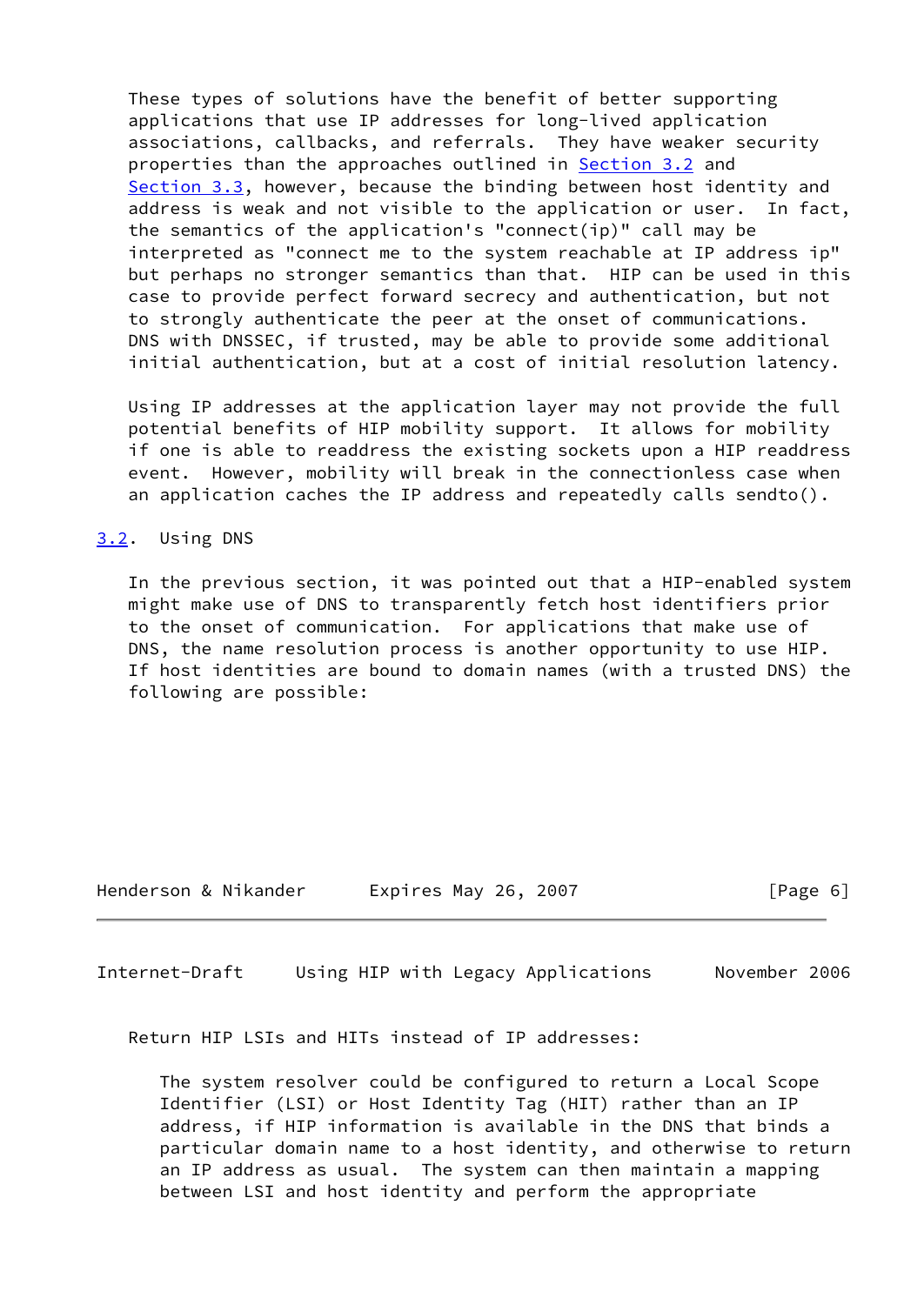conversion at the system call interface or below. The application uses the LSI or HIT as it would an IP address.

Locally use a HIP-specific domain name suffix:

 One drawback to spoofing the DNS resolution is that some applications actually may want to fetch IP addresses (e.g., diagnostic applications such as ping). One way to provide finer granularity on whether the resolver returns an IP address or an LSI is to distinguish by the presence of a domain name suffix. Specifically, if the application requests to resolve "www.example.com.hip" (or some similar suffix), then the system returns an LSI, while if the application requests to resolve "www.example.com", IP address(es) are returned as usual. Caution against the use of FQDN suffixes is discussed in [\[5](#page-10-7)].

 Since the LSI or HIT is non-routable, a couple of potential hazards arise, in the case of referrals, callbacks, and long-lived application associations. First, applications that perform referrals may pass the LSI to another system that has no system context to resolve the LSI back to a host identity or an IP address. Note that these are the same type of applications that will likely break if used over certain types of NATs. Second, applications may cache the results of DNS queries for a long time, and it may be hard for a HIP system to determine when to perform garbage collection on the LSI bindings. However, when using HITs, the security of using the HITs for identity comparison may be stronger than in the case of using IP addresses.

 It may be possible for an LSI or HIT to be routable or resolvable, but such a case may not have the level of security in the binding to host identity that a HIT has with the host identity. For example, a special IP address that has some location invariance is the identifier-address discussed in [\[6](#page-10-8)]. In general, LSIs and HITs considered to date for HIP have been non-routable.

<span id="page-7-0"></span>[3.3](#page-7-0). Connecting directly to a HIT

The previous two sections describe the use of IP addresses and and

| Henderson & Nikander | Expires May 26, 2007 | [Page 7] |
|----------------------|----------------------|----------|
|----------------------|----------------------|----------|

Internet-Draft Using HIP with Legacy Applications November 2006

LSIs as local handles to a host identity. A third approach, for IPv6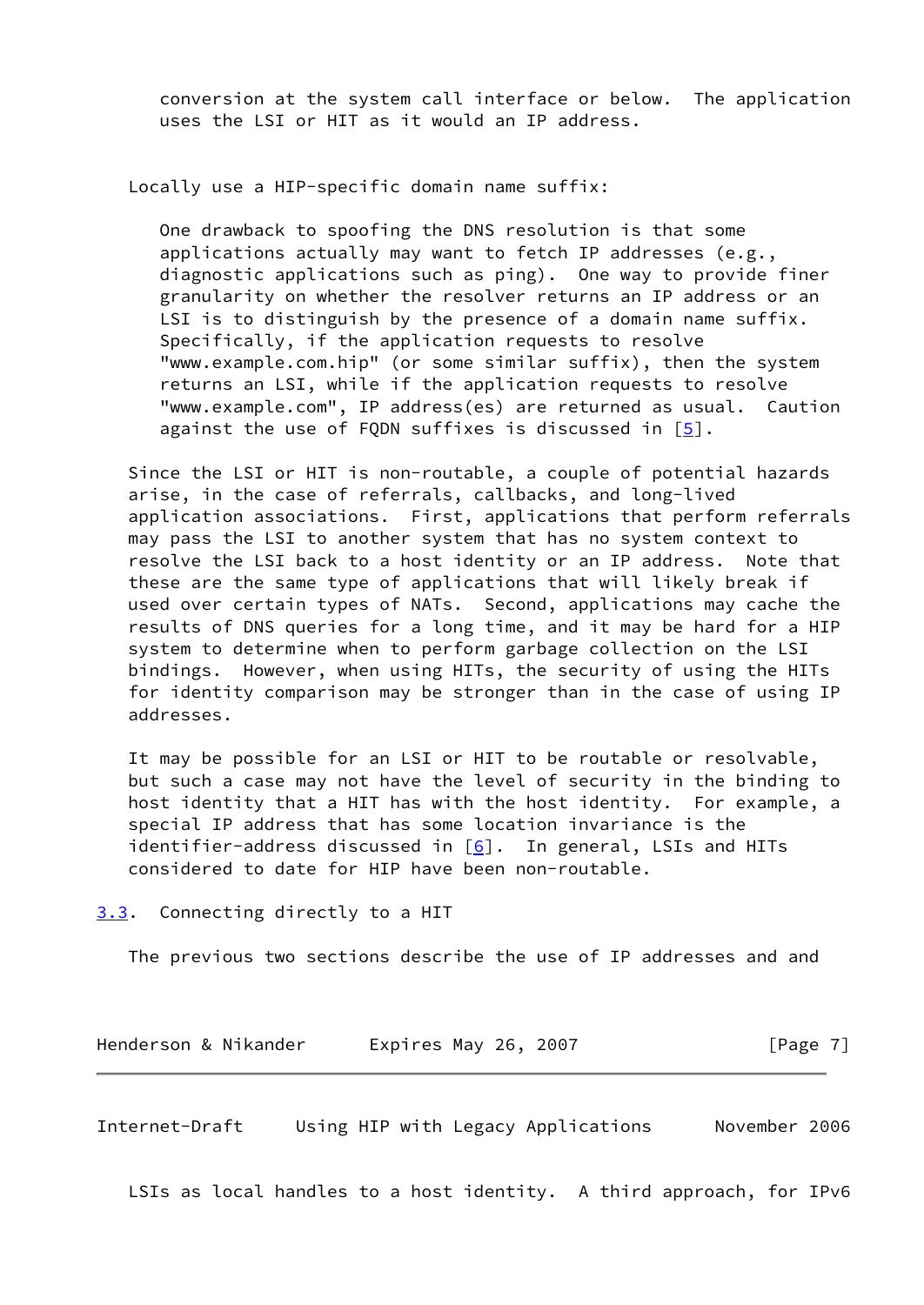applications, is to configure the application to connect directly to a HIT (e.g., "connect(HIT)" as a socket call). Although more cumbersome for human users (due to the flat HIT name space) than using either IPv6 addresses or domain names, this scenario has stronger security semantics, because the application is asking the system to connect specifically to the named peer system.

 Depending on how HITs are ultimately defined, it may be hard for a system to distinguish between a HIT and a routable IPv6 address. Elsewhere it has been proposed  $[7]$  $[7]$  that HITs be precluded from using highest-ordered bits that correspond to IPv6 addresses, so that at least in the near term, a system could differentiate between a HIT and an IPv6 address by inspection.

 Another challenge with this approach is in actually finding the IP addresses to use, based on the HIT. Some type of HIT resolution service would be needed in this case.

 A third challenge of this approach is in supporting callbacks and referrals to possibly non-HIP-aware hosts. However, since most communications in this case would likely be to other HIP-aware hosts (else the initial connect() would fail), the problem may be instead if the peer host supports HIP but is not able to perform HIT resolution for some reason.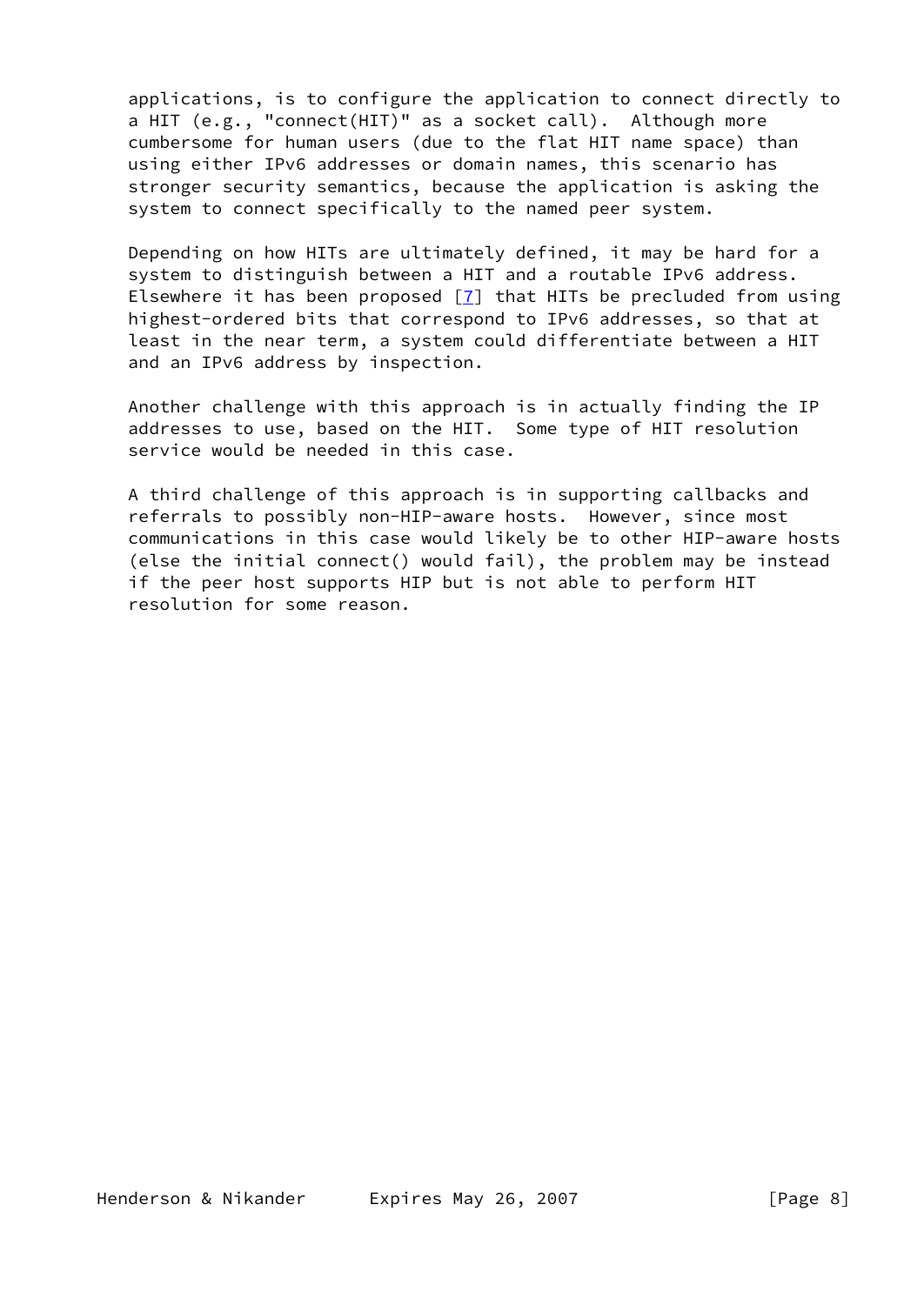<span id="page-9-1"></span><span id="page-9-0"></span>[4](#page-9-0). Security Considerations

 In this section we discuss the security of the system in general terms, outlining some of the security properties. However, this section is not intended to provide a complete risk analysis. Such an analysis would, in any case, be dependent on the actual application using HIP, and is therefore considered out of scope.

 The three outlined scenarios differ considerably in their security properties. There are further differences related to whether DNSSEC is used or not, and whether the DNSSEC zones are considered trustworthy enough from an application point of view.

 When IP addresses are used to represent the peer system, the security properties depend on the the configuration method. With manual configuration, the system's security is comparable to a non-HIP system with similar IPsec policies. The security semantics of an opportunistic key exchange are roughly equal to current non-secured IP; the exchange is vulnerable to man-in-the-middle attacks. However, the system is less vulnerable to connection hijacking attacks. If the DNS is used, if both maps are secured (or the HITs stored in the reverse MAP) and the client trusts the DNSSEC signatures, the system may provide a fairly high security level. However, much depends on the details of the implementation, the security and administrative practises used when signing the DNS zones, and other factors.

 Using the forward DNS to map a DNS name into an LSI is a case that is closest to the most typical use scenarios today. If DNSSEC is used, the result is fairly similar to the current use of certificates with TLS. If DNSSEC is not used, the result is fairly similar to the current use of plain IP, with the exception that HIP provides protection against connection hijacking attacks.

 If the application is basing its operations on HITs, the connections become automatically secured due to the implicit channel bindings in HIP. That is, when the application makes a connect(HIT) system call, the resulting connection will either be connected to a node possessing the corresponding private key or the connection attempt will fail.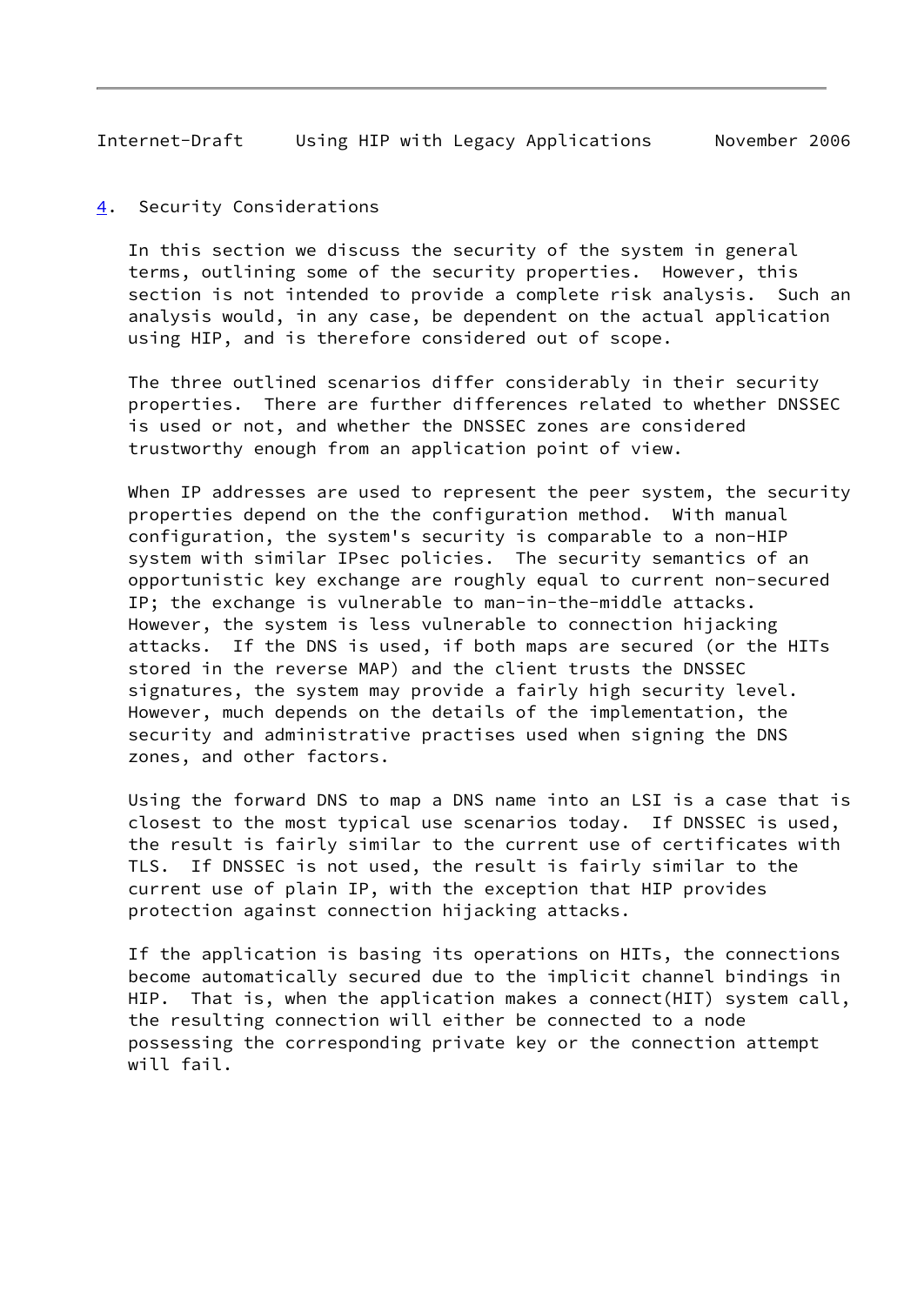<span id="page-10-1"></span><span id="page-10-0"></span>[5](#page-10-0). Acknowledgments

 Jeff Ahrenholz, Miika Komu, Teemu Koponen, and Jukka Ylitalo have provided comments on different versions of this draft.

- <span id="page-10-9"></span><span id="page-10-8"></span><span id="page-10-7"></span><span id="page-10-6"></span><span id="page-10-5"></span><span id="page-10-4"></span><span id="page-10-3"></span><span id="page-10-2"></span>[6](#page-10-2). References
	- [1] Moskowitz, R., "Host Identity Protocol", [draft-ietf-hip-base-06](https://datatracker.ietf.org/doc/pdf/draft-ietf-hip-base-06) (work in progress), June 2006.
	- [2] Linn, J., "Generic Security Service Application Program Interface Version 2, Update 1", [RFC 2743](https://datatracker.ietf.org/doc/pdf/rfc2743), January 2000.
	- [3] Nordmark, E., "Shim6 Application Referral Issues", [draft-ietf-shim6-app-refer-00](https://datatracker.ietf.org/doc/pdf/draft-ietf-shim6-app-refer-00) (work in progress), July 2005.
	- [4] Salz, J., Balakrishnan, H., and A. Snoeren, "TESLA: A Transparent, Extensible Session-Layer Architecture for End-to end Network Services", Proceedings of USENIX Symposium on Internet Technologies and Systems (USITS), December 2003.
	- [5] Faltstrom, P., "Design Choices When Expanding DNS", [draft-iab-dns-choices-04](https://datatracker.ietf.org/doc/pdf/draft-iab-dns-choices-04) (work in progress), October 2006.
	- [6] Bagnulo, M. and E. Nordmark, "Level 3 multihoming shim protocol", [draft-ietf-shim6-proto-06](https://datatracker.ietf.org/doc/pdf/draft-ietf-shim6-proto-06) (work in progress), October 2006.
	- [7] Nikander, P., "An IPv6 Prefix for Overlay Routable Cryptographic Hash Identifiers (ORCHID)", [draft-laganier-ipv6-khi-05](https://datatracker.ietf.org/doc/pdf/draft-laganier-ipv6-khi-05) (work in progress), September 2006.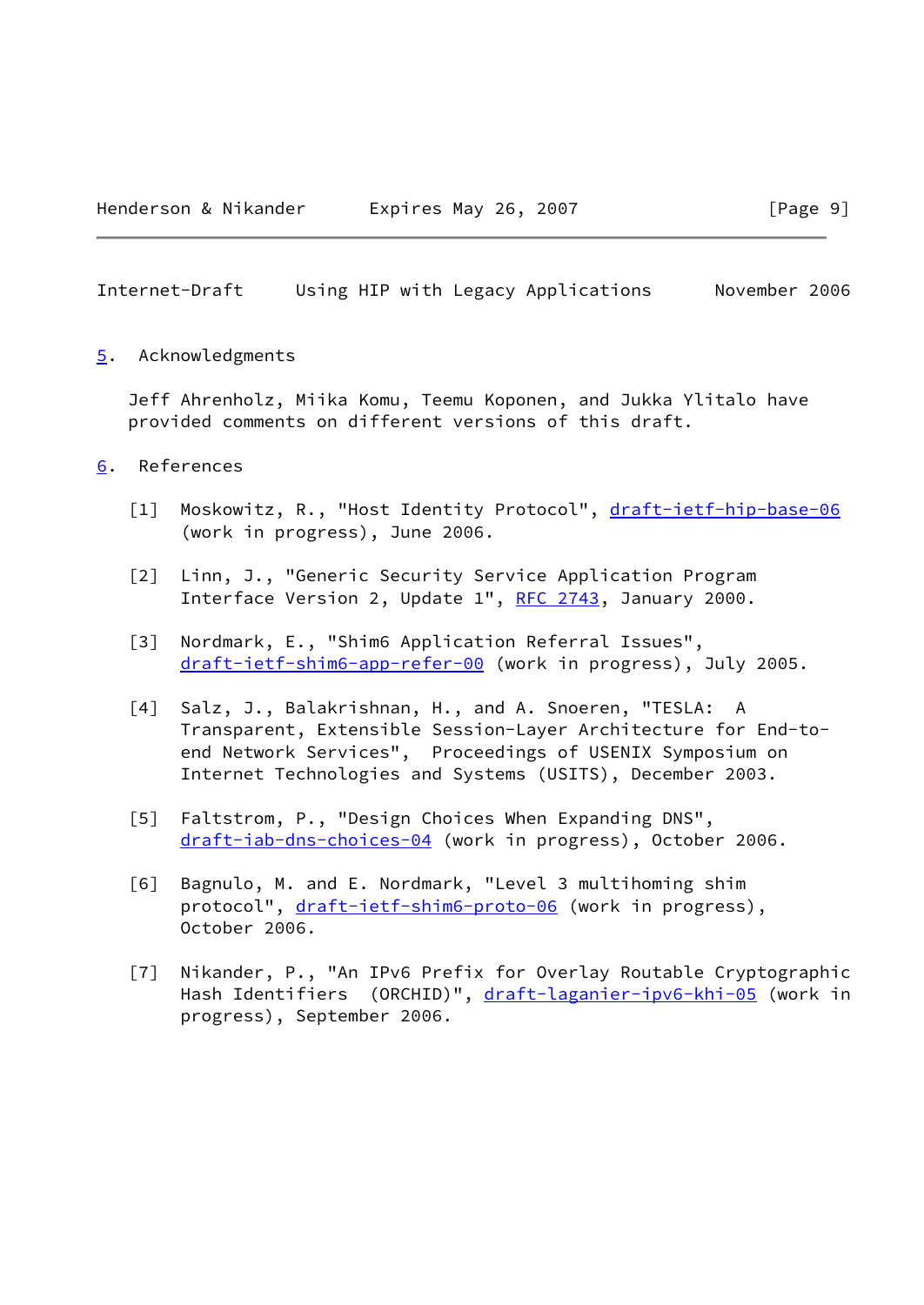<span id="page-11-0"></span>

 $[Page 10]$ 

Authors' Addresses

 Tom Henderson The Boeing Company P.O. Box 3707 Seattle, WA USA

Email: thomas.r.henderson@boeing.com

 Pekka Nikander Ericsson Research NomadicLab JORVAS FIN-02420 FINLAND

 Phone: +358 9 299 1 Email: pekka.nikander@nomadiclab.com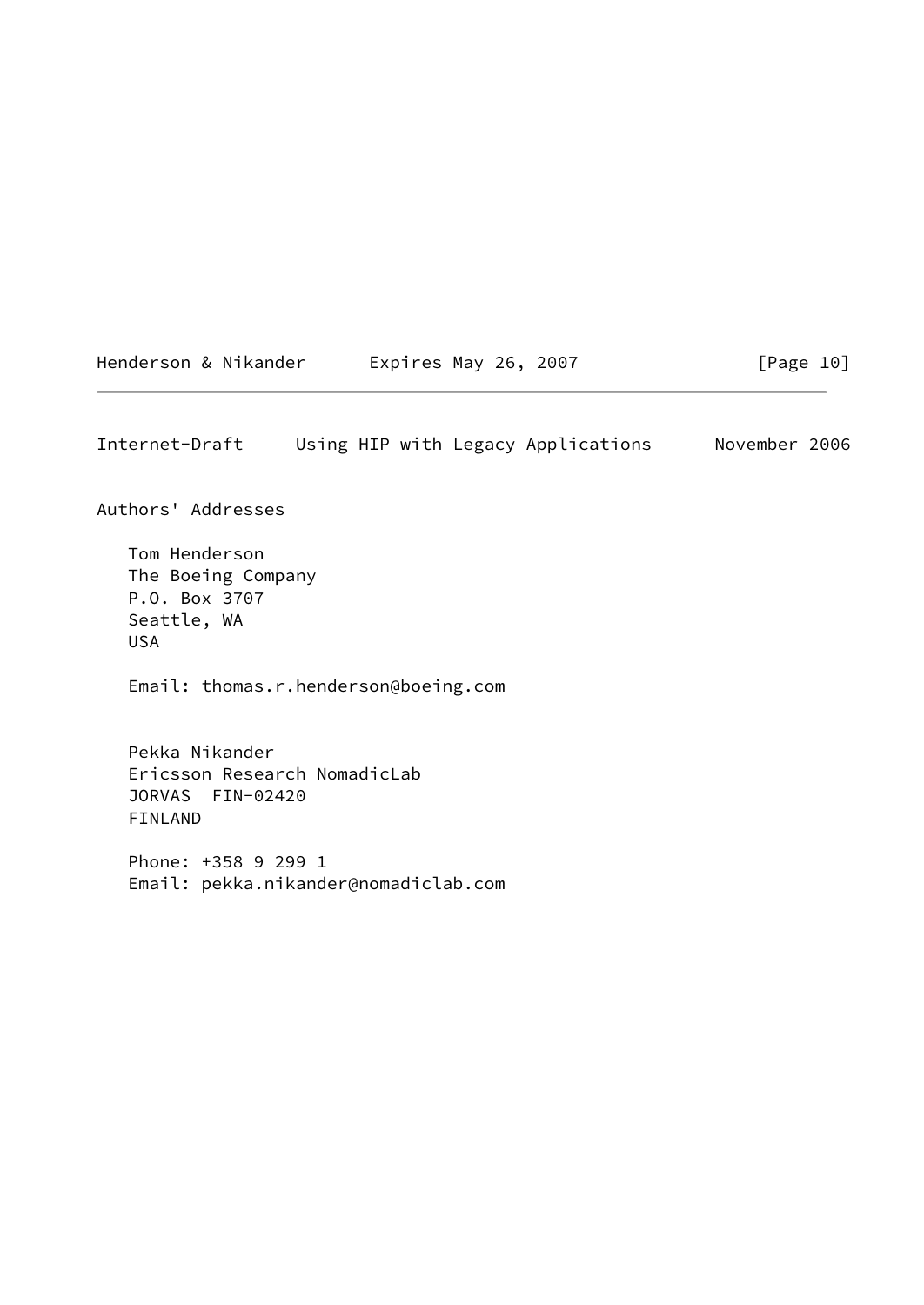| Henderson & Nikander |  |  |  |
|----------------------|--|--|--|
|----------------------|--|--|--|

Expires May 26, 2007  $[Page 11]$ 

<span id="page-12-0"></span>Internet-Draft Using HIP with Legacy Applications November 2006

# Intellectual Property Statement

 The IETF takes no position regarding the validity or scope of any Intellectual Property Rights or other rights that might be claimed to pertain to the implementation or use of the technology described in this document or the extent to which any license under such rights might or might not be available; nor does it represent that it has made any independent effort to identify any such rights. Information on the procedures with respect to rights in RFC documents can be found in [BCP 78](https://datatracker.ietf.org/doc/pdf/bcp78) and [BCP 79](https://datatracker.ietf.org/doc/pdf/bcp79).

 Copies of IPR disclosures made to the IETF Secretariat and any assurances of licenses to be made available, or the result of an attempt made to obtain a general license or permission for the use of such proprietary rights by implementers or users of this specification can be obtained from the IETF on-line IPR repository at <http://www.ietf.org/ipr>.

 The IETF invites any interested party to bring to its attention any copyrights, patents or patent applications, or other proprietary rights that may cover technology that may be required to implement this standard. Please address the information to the IETF at ietf-ipr@ietf.org.